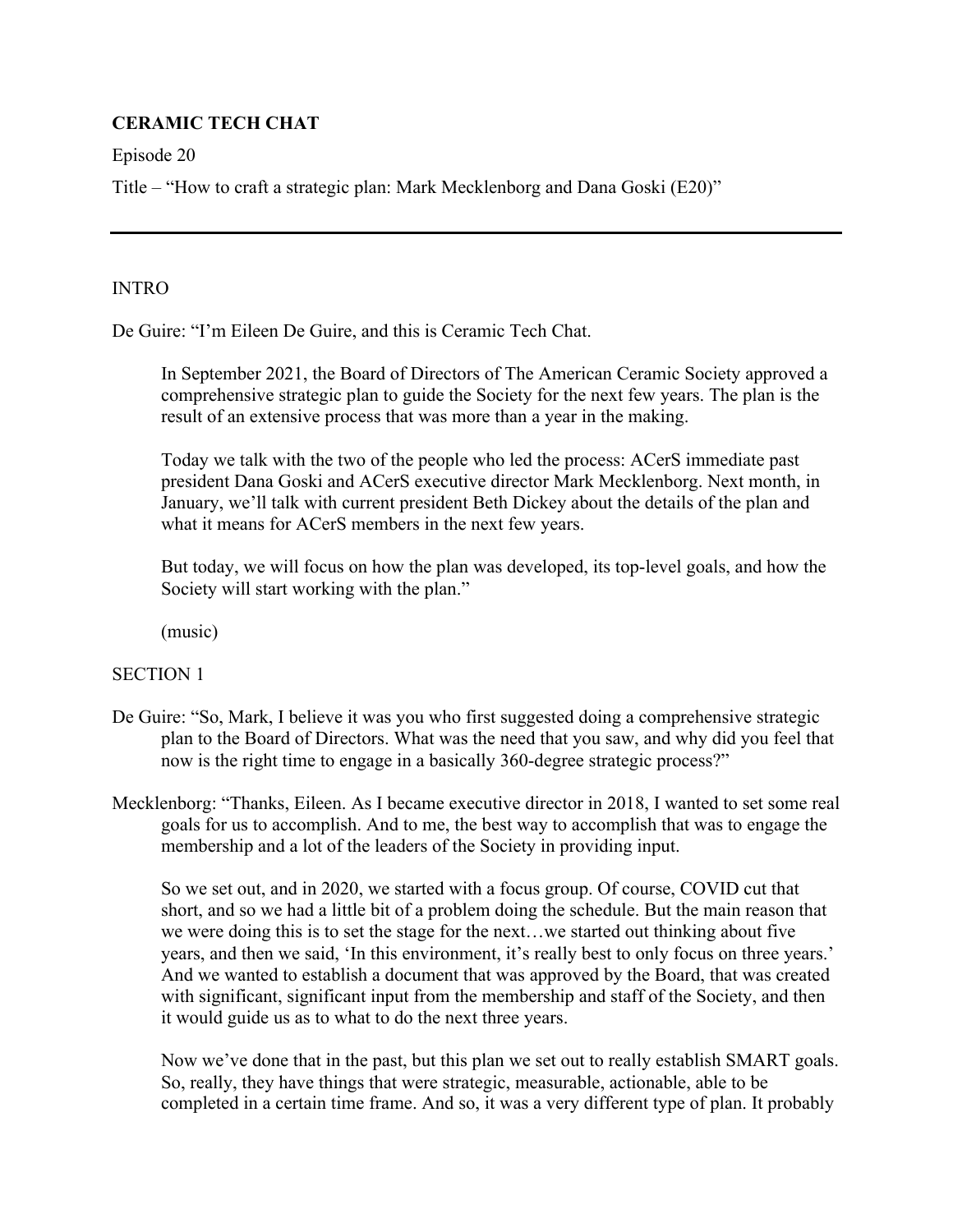is a little bit more focused on really how do we accomplish these goals that we have set in this plan. So, I believe that's really how we got started.

I wanted it so that I could essentially use it to help lead the staff of the Society, because the strategic plan will become the annual business plan that we focus on each year and try to achieve. So, it's all tied together, and I think it's something that's gonna really lead us in the right direction."

- De Guire: "Great. And, Dana, as a Board member, and at that time you would have been in the succession chain for president, what were your thoughts when Mark came to the Board with this suggestion?"
- Goski: "Thank you for asking me that, Eileen. Mark and I had actually been discussing that idea for a while, and I was definitely energized for ACerS to have an actionable plan of direction because it had been nearly a decade since the previous process. Changes happen with time, and as incoming president, I wanted to make sure that we set the stage for a flexible process that allowed Mark as executive director, his staff directors, the future Board members in the Society to be as successful and fiscally sound as possible."
- De Guire: "Great. And so with the decision made to go forward, Dana, what were the guiding principles that the Board and you and Mark used to collect information that would go into the strategic plan?"
- Goski: "We were very cognizant that we wanted and needed broad and diverse input. Some important perspectives are ones we might not have been aware of otherwise. We also wanted to review and update our mission, vision, and core values first to benchmark any changes in those over the last decade, which might direct our planning.

Mark and I recognized that we needed a solid core of volunteers and staff to help refine the process and help with our data analysis. That team consisted of ourselves, Steve Freiman, Mario Affatigato, Michael Johnson, Andrea Ross, and Bill Janeri. We really wanted Steve Freiman on board because of his insight as a past president, current responsibilities as our parliamentarian, and his abilities as a facilitator.

 As guiding principles and part of our navigational system in the strategic planning process, we used core values of accountability, excellence, inclusion, service, education, and collaboration."

- De Guire: "So, with those guiding principles in place, what then was the actual process? How did the Society go about getting input from so many diverse stakeholders, both members and nonmembers?"
- Goski: "Mark and I presented a detailed timeline plan to the Board of Directors. We established the planning team and communicated the process to our Society leaders. In fall of 2020, we asked them to complete a SWOT analysis. So, strengths, weaknesses, opportunities, threats. This included members of the planning team, the Ceramic Arts Network team,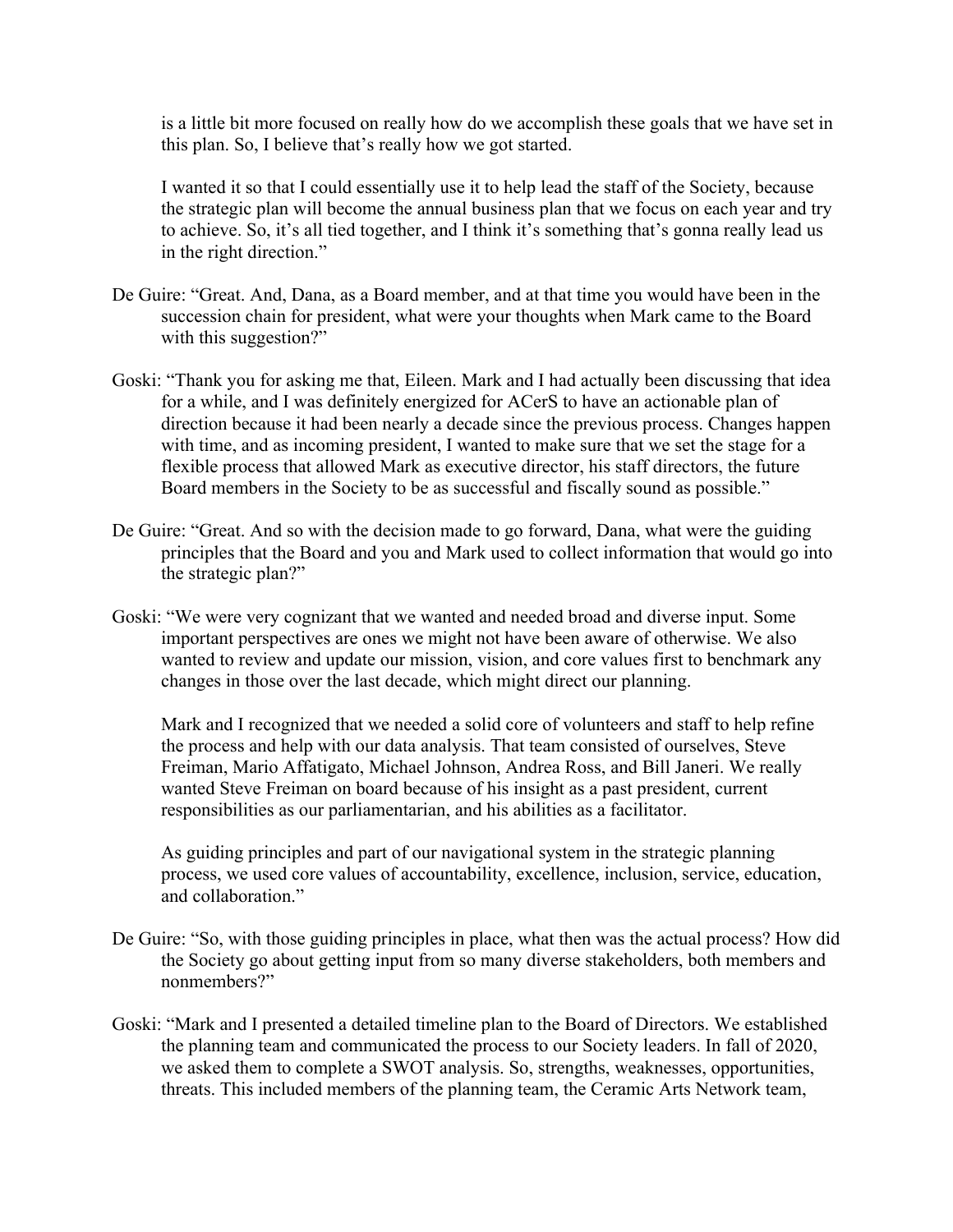Division leadership, the principal activities committees at ACerS, the President's Council of Student Advisors, the Young Professionals Network, and the Diversity & Inclusion Subcommittee.

The scientific member network, we call it SciTech members, raw data SWOT study and then e-digital media Ceramic Arts Network's SWOT were then presented to the Board of Directors and shared out with the same groups of people that helped create them. We asked them to do three things. We requested that they identify the top five takeaways on the report. We asked that they identify the strategic issues facing ACerS and what key actions ACerS should consider to address those. During that time, we also walked through input to revise our mission statement, vision, and core competencies.

We essentially alternated strategic planning reviews with the Board and leadership meetings to finalize and approve a written document and plans through 2021. The planning team then compiled those for presentation to the Board, but the key staff involved were absolutely critical in helping organize the information systematically. We also provided the 2008 strategic plan and some 2019 strategic initiatives and draft mission statements to make sure we didn't miss anything.

The key part of the process was sharing those documents out to the non-Board member leadership and staff directors, incorporating their feedback where we might have had potential blind spots. Important to this process was identifying what resources were needed and what was viable from a staff perspective. Mark will probably want to elaborate on part of that process."

Mecklenborg: "Thanks, Dana. I wanted to add another important part of what we did to accomplish that. And that was in 2020, we had engaged a marketing research firm to do a member survey. And we started out with focus groups at Daytona Beach in January 2020, before the pandemic. We slowed it down after that because we were in a different situation. But I believe around the summer of 2020, we had produced a quantitative survey that we sent to both members and a group of nonmembers so that we got input from both people who are members and have been members for a while but also those who might have some connection with us but who are not members of the Society. So, all of that was compiled through this marketing research study, and then that was produced and we reviewed that in December 2020.

And that was an important part. Dana already talked about the part of the process where we asked our various leaders, including Section and Chapter leaders, to review all this data and to give us key takeaways. And we produced incredible volume of information.

So, in addition to going outside, we went inside to the ACerS staff to make sure that they had really communicated some of the important things to consider about the areas in which they were responsible. That included, you know, all of our products and services, and anything that we were thinking about doing, so that we could capture that type of information. That came in the form of both analyzing the membership survey and also in analyzing and producing SWOT analyses for each of their areas. And so that was a very,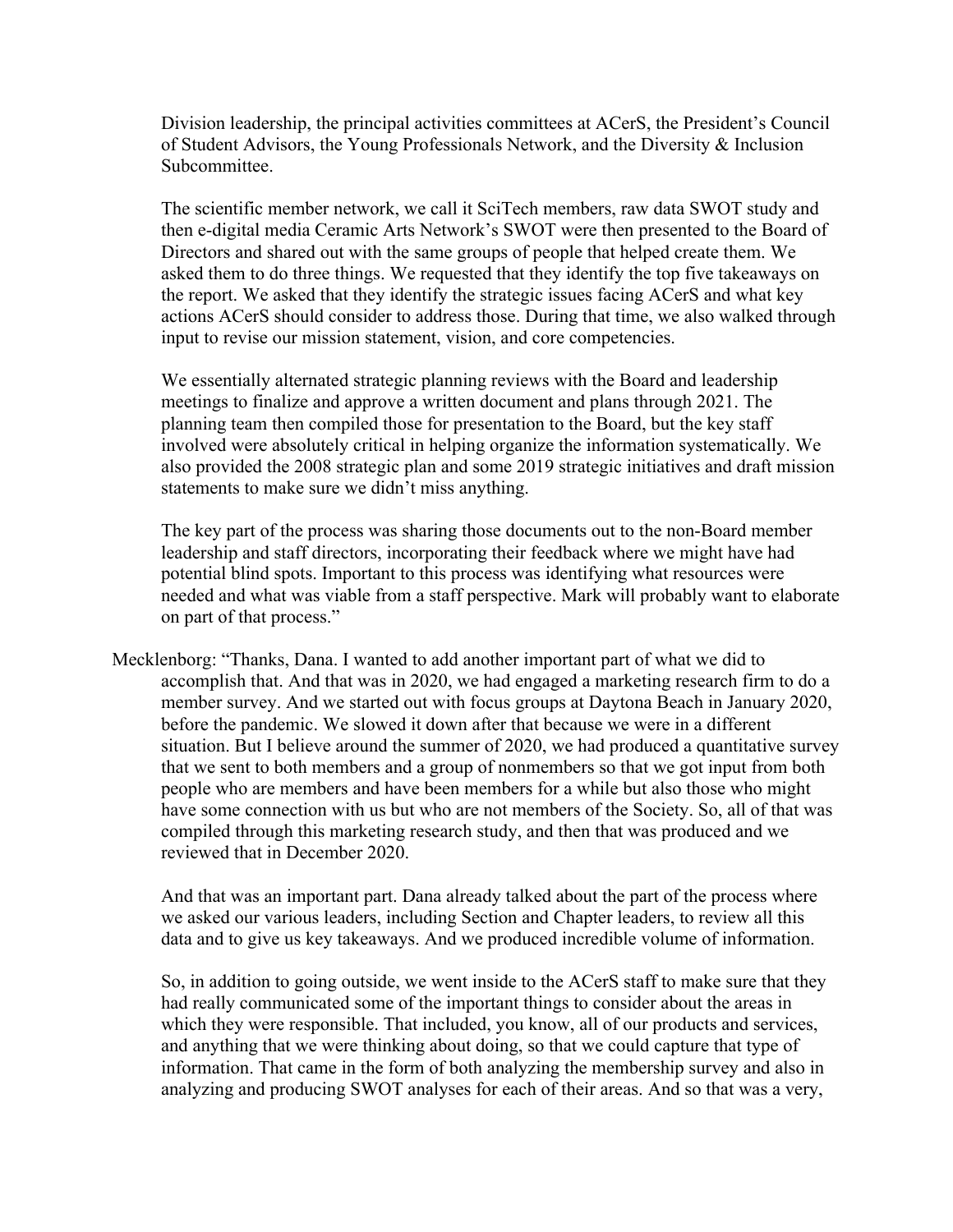very valuable part of the input. So, we really did capture input from, I would say, thousands of people in this process. A lot more through the membership survey, but then a lot of input from the leaders of the Society, really from all over the world, through the SWOT analyses and the evaluation of the results from the membership survey."

(music)

#### SECTION 2

- De Guire: "So, Mark, you mentioned thousands of people contributing. That's an awful lot of input. What was the process for doing the analysis of all that data?"
- Mecklenborg: "Well, it was a very difficult process because we decided to take this on by ourselves rather than hiring a consultant to do that. And I think that's an interesting decision that we made because we felt that all of us on the leadership team had a lot of experience with strategic planning and we could deal with this. But I think the capturing of the data and the categorization of the data was extremely difficult. I personally spent a lot of time really analyzing that data and coming up with documents that really the team could take a look at, that staff could take a look at. And eventually we got it into a summary-type version that we could present to the Board and ensure that the Board had all this input from everybody.

So, really we tried to at one point organize it according to categories. So, if it had to do with meetings, we lumped all that data together under meetings. If it had to do with publications, we lumped all that data together with publications. And then there were many comments and many things that really went across the board and went to areas outside of what we had really been doing in the past. So, really that, I think that was really a key part of the process. Because of my experience with the Society, I was able to I believe categorize it in a way that made sense moving forward. And maybe Dana can comment a little bit more on that."

Goski: "Absolutely. As Mark said, we were trying to categorize. There was just so much information, we had to start somewhere, and with Mark's expertise, he was able to build out the categories and the communications content, diversity and inclusion, education, workforce development, industry engagement, meetings, membership, students, networking, operations, and publications.

 And the other interesting component of that is all the statements that were made were included in that data sorting. So as this information was put into a variety of different buckets and different ways to look at it, we were able to sort it. And then this approach made the information more manageable for the team. But it had not yet been prioritized. So obviously, the next following steps is a series of activities where we have some feedback routes to prioritize those."

De Guire: "Great. So, both of you mentioned the pandemic once or twice, but overall did the pandemic have much impact on your ability to run the process and get a good outcome?"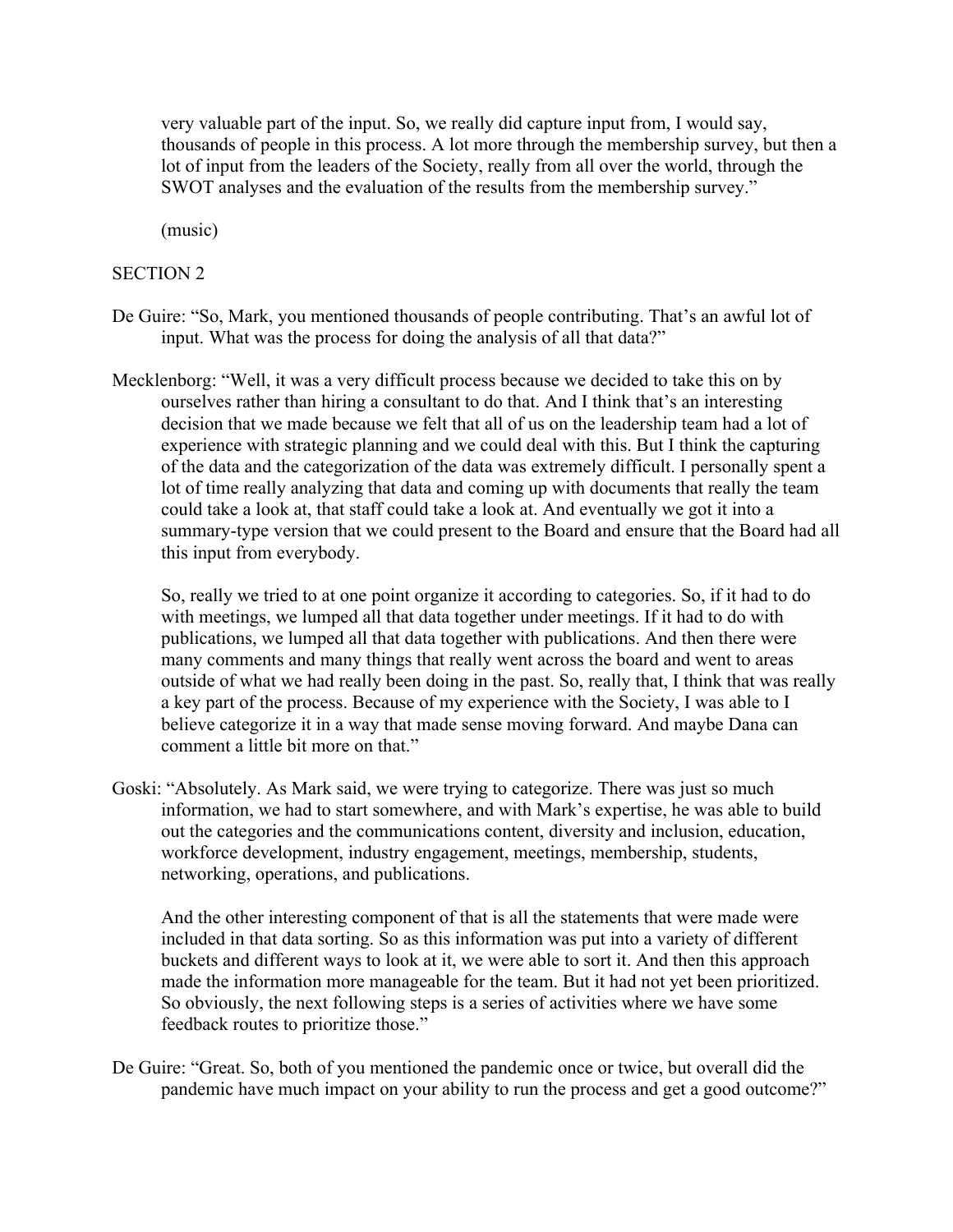Goski: "Absolutely it had an effect. You know, a strategic plan is about the future. And while the mission of The American Ceramic Society had not itself changed monumentally, how we approach solutions could and did. The lack of in-person meetings and inability to travel were front and center for us. Mark and I had to find our objectives for the strategic plan. We were flexible in adjusting timelines, and we had to cancel an in-person retreat we had planned. We were determined to state how we would measure progress for the Society objectives and knew we needed to allocate resources, assign tasks to specific people or groups, and schedule each phase of work.

So this was some really heaving lifting to take on strategic planning, for both volunteers and staff. The staff on the planning team was absolutely invaluable. But we asked for and received accountability and engagement from the Board of Directors, Division, Committee, and other leadership volunteers. You know, it is their community. We needed to hear from them, and we could not have developed the plan without their participation. It was mostly virtual, though.

I do wonder if perhaps the pandemic actually increased our engagement level of participation because people did have ideas, new ideas, and they had concerns about a changing future. And because they could be part of a community where there are many people are experiencing some form of isolation, they did step up and participate, and we are very appreciative of that.

Mark, did you have your perception on how the pandemic impacted the planning process?"

Mecklenborg: "Yeah, I mean, I think it mainly impacted the schedule at first because we had all kinds of things planned to happen at various meetings that were scheduled. We were going to have an industry focus group at Ceramics Expo, which was supposed to happen in May 2020. Of course, that got postponed and became a virtual meeting, and we lost our opportunity to do that. So, we had to use the great word that came out of the pandemic. We had to 'pivot' and use other methods to really attract industry to provide to us, and we did establish some online feedback mechanisms from focus groups. And that was mainly part of the development of the member survey. We wanted to make sure we had covered appropriate areas in the member survey and were asking questions that made sense. And I think we did a very good job of putting together a member survey that provided the information we needed in order to do that.

 But really I agree with Dana that in a way, the fact that people were at home working and were able to contact us via Zoom may have actually added to the engagement because otherwise we're only going to engage people at onsite meetings, at in-person meetings, and so, I mean, we were going to do, of course, some Zoom meetings, but it was primarily going to take place in person. And so, that was the big difference, and I think it had a pretty big impact on it. I think Dana mentioned this but it really changed the thinking of people, where they're going, 'Okay, the world's changing over the next three years. What's going to happen?' And they had a much more futuristic approach than what they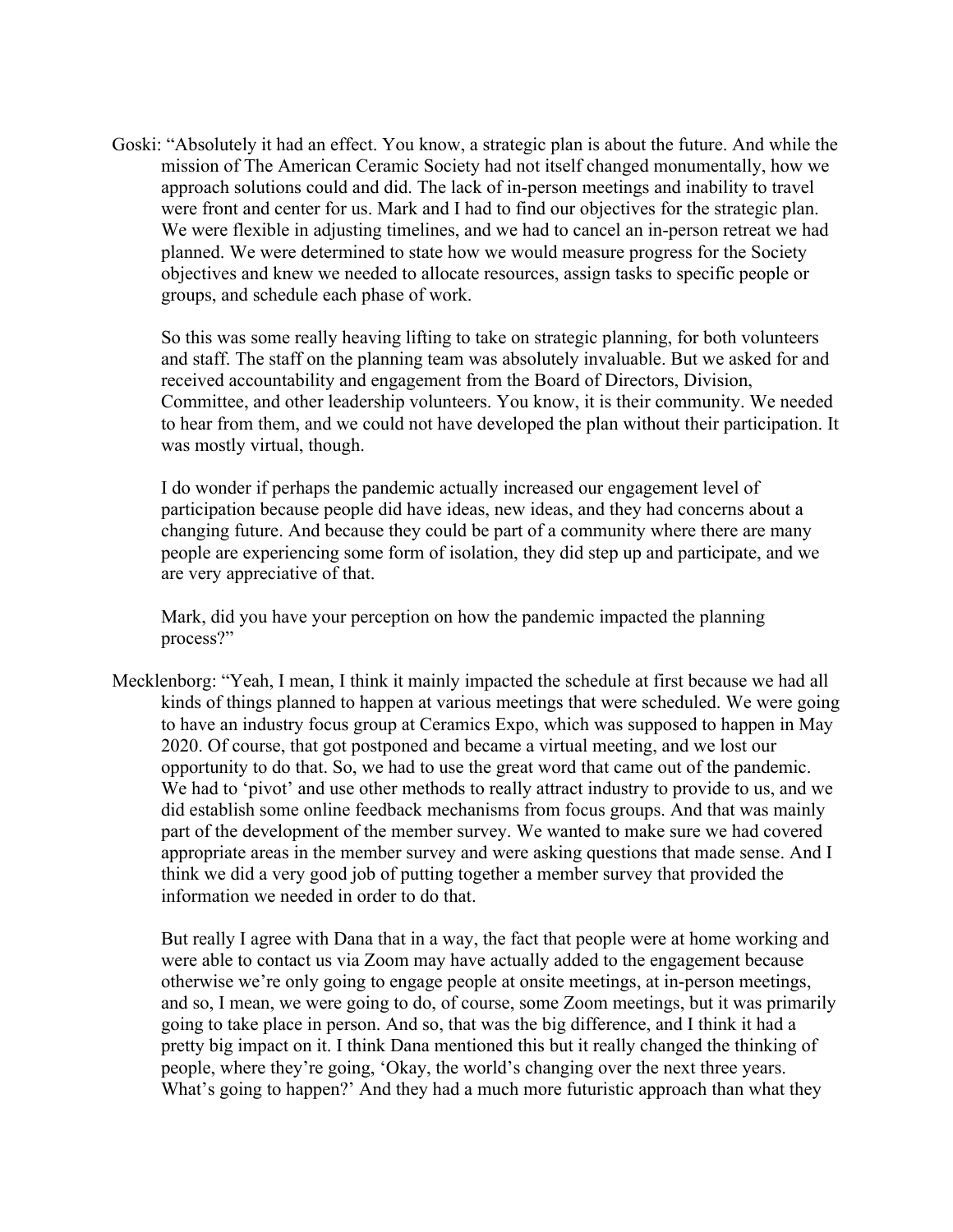could have had if they were just trying to tweak various products and services that ACerS offered. So, I think we got some more opportunistic ideas out of the membership moving forward."

De Guire: "Yeah, that's great. Certainly, the pandemic shook us all out of our comfort zones and got us use to thinking are there different ways of accomplishing a variety of goals."

(music)

### BREAK

De Guire: "Do you want to support the next generation of ceramic and glass materials scientists? ACerS offers a number of ways for both members and nonmembers to support the Society, through volunteer opportunities, various professional networks, and the Ceramic and Glass Industry Foundation. Learn more about these opportunities at www.ceramics.org/get-involved."

### SECTION 3

- De Guire: "So let's talk about those goals a little bit. Dana, can you walk us through the highlevel version of the strategic plan."
- Goski: "Sure, Eileen. Everyone's work was now focused into five key goals with about 50 actionable strategic initiatives. The five key areas for us: First, increasing the number of professional members and their engagement with the Society.

Second goal was to develop new and revised programs and activities to better meet the needs of industry. Almost half of our members are from industry, and we heard from them that they needed more support.

Third, expanding our global culture of inclusion and actively working to develop membership within underrepresented groups. So, we have lots of activities planned for that over the next couple years.

The fourth goal was enhancing content, products, and educational programs to better meet the needs of members. And this is through a variety of different activities, including publications, media products, conferences, things of that nature, and some training programs.

Fifth goal is that we will increase the awareness of ceramics and glass in partnership with our Ceramic and Glass Industry Foundation. This includes establishing outreach at, at least, in building three relationships by the end of 2022 and bringing awareness of ceramics and glass to at least 50,000 students annually by 2023.

So those are our top five goal, and as I said, there's about 50 strategic initiatives within those that we have laid out."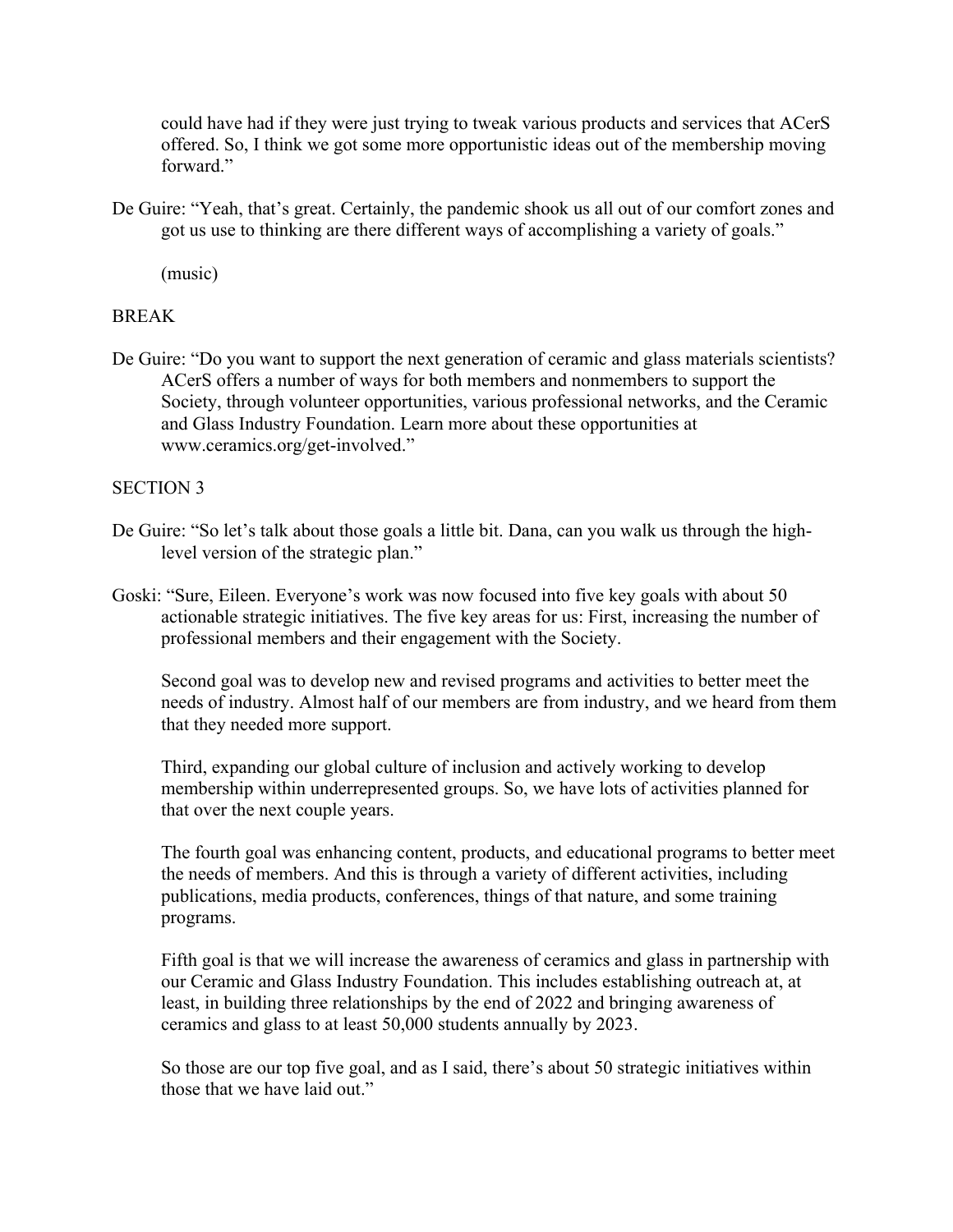De Guire: "I think what impresses me about the top-level goals is that they are very action oriented. They're not, in other words, they're not aspirational. The Society isn't saying we want to be better. We're saying we want to meet our members where their need is and has laid out some really specific audiences—industry, students, diversity—and, you know, with some real solid goals to go with that.

So, Mark, you've been with the Society for a few years. 20ish, 30ish. You've been through these exercises before. So, I'm wondering, were there anything that were surprises to you? Especially in the outcome of the plan."

- Mecklenborg: "I think this is the first plan that I've been engaged in that really focuses on the next three years rather than more aspirational. And I think we needed that at this time to really focus us, you know, during this difficult time where we're facing a lot of uncertainty. And I believe that also this is the strategic planning process that involved the most input from members. And I thought that was significant in itself, just the level of engagement by the leaders within the Society, the leaders within Divisions, Chapters, in Sections, and our various principal activity committees. They really had a chance to get their ideas across for the first time. And it's not that we captured all those ideas and we're not doing all those ideas because there were hundreds and hundreds and hundreds of these ideas. But it was really the first time that I believe we had a really, I guess I would call that a consensus building process to where we identified five strategic goals that really need to be worked on over the next three years."
- De Guire: "Great. So, what are the next steps? How does the Society start to work with the plan?"
- Goski: "So, the list of goals and initiatives have to be assigned to either staff or volunteer groups and leadership. And so, Mark's team is taking a look at who needs to be the lead on that. There's a process called RACI that we're using. I believe that's what we're using, Mark, right?"

Mecklenborg: "Yes, it is."

Goski: "And I can't remember what each of those are, so I'm gonna need you to explain it."

Mecklenborg: "Okay, so, it's acronyms. So, it's responsibility, accountability, consult, and informed. So, those are the four words. So who is responsible, who is accountable, who do we need to consult with to ensure that we create this plan or implement this in the appropriate way. And the final one was who do we need to inform about that so that really, it's effective. And so, that type of thing has been developed for all of these, I think Dana said there's about 50 of them, all these 50 items. And they're going to be assigned, and that's a process that's coming up. We're going to really review that at an Executive Committee meeting on December 2, and then we're going to move forward with the next steps. And the next steps are that we're going to essentially go out and have meetings with all the various groups that were involved in the planning process to let them know what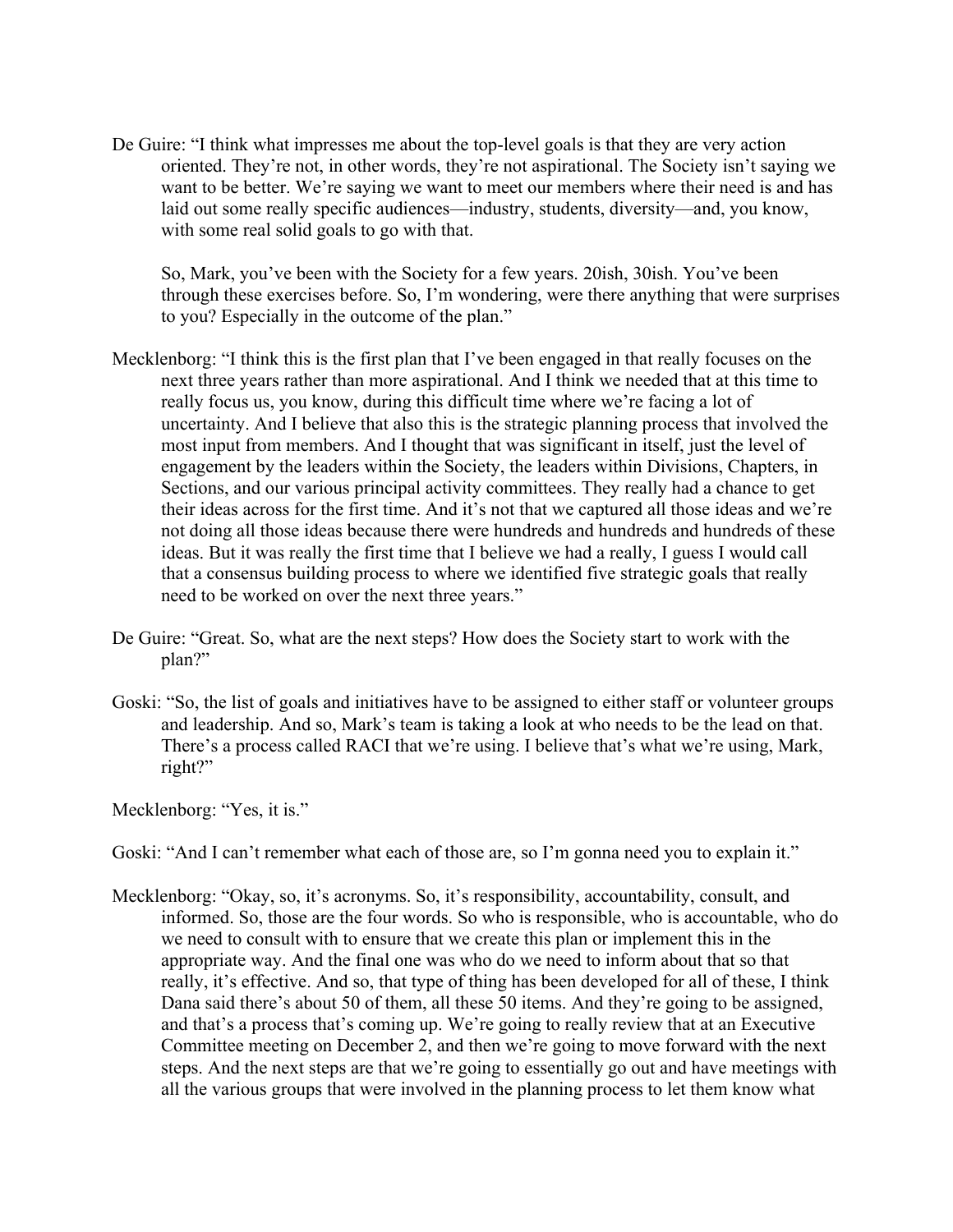part of this can they implement, what is their role in this. So, we'll have meetings with you know the principal activity committees. We will have meetings with Divisions to let them know what they can do. And a lot of these are collective things that Divisions can do; each Division can do the same thing. We're going to meet with Sections, so U.S. Sections, and we're going to meet with our International Chapters to really let people know and to try to get them excited about really implementing their plans.

You know, The American Ceramics Society is a lot of people working toward a common goal. And so, you have a lot of these different organizations within The American Ceramics Society, and we need to move them forward in a common direction. And that's what the implementation plan is and next steps to try to get them to do that. And hopefully by recording this, it helps people to understand a little bit better what the process was and what we hope to accomplish. And, we need everybody involved."

- De Guire: "Absolutely. So, we touched real briefly on the top-level goals, the five top-level goals. But, Mark, where can listeners go to read the plan and learn more about it?"
- Mecklenborg: "So on our website ceramics.org, there's a thing in the top navigation called 'About.' And if you go into 'About,' it talks about things like who are your Board of Directors and things to that nature. And it also includes the strategic plan. Now, this is publicly facing, so it just has a summary of the strategic plan. In order to get the full strategic plan, you can log in as a member and it's a members-only type situation, but you can access that via the same link."
- De Guire: "Great. And we'll put that in the show notes too. So, Dana, the Society's given itself some pretty ambitious goals, all within reach, but they are aggressive and ambitious and also very exciting. So, how would you suggest listeners get involved?"
- Goski: "Members can reach out directly with the 'Volunteer now' button on the ceramics.org website. They can contact membership staff to get connected with a group of interest to them specifically. Nonmembers can consider membership, there is free membership and discounted membership in some cases also through the website. Members of the public who might be interested would be best perhaps to contact the Ceramic and Glass Industry foundation if they are interested in supporting the plan through that nonprofit, educational outreach arm of the Society. They can also reach out to Mark or myself directly to bridge a connection to the right person."
- Mecklenborg: "I think that also I wanted to mention that part of the plan is really about engaging members, and there's a lot of activities that involve engaging members. So we will be reaching out to a lot of groups and trying to get people involved in the Society."

De Guire: "Great, wonderful."

(music)